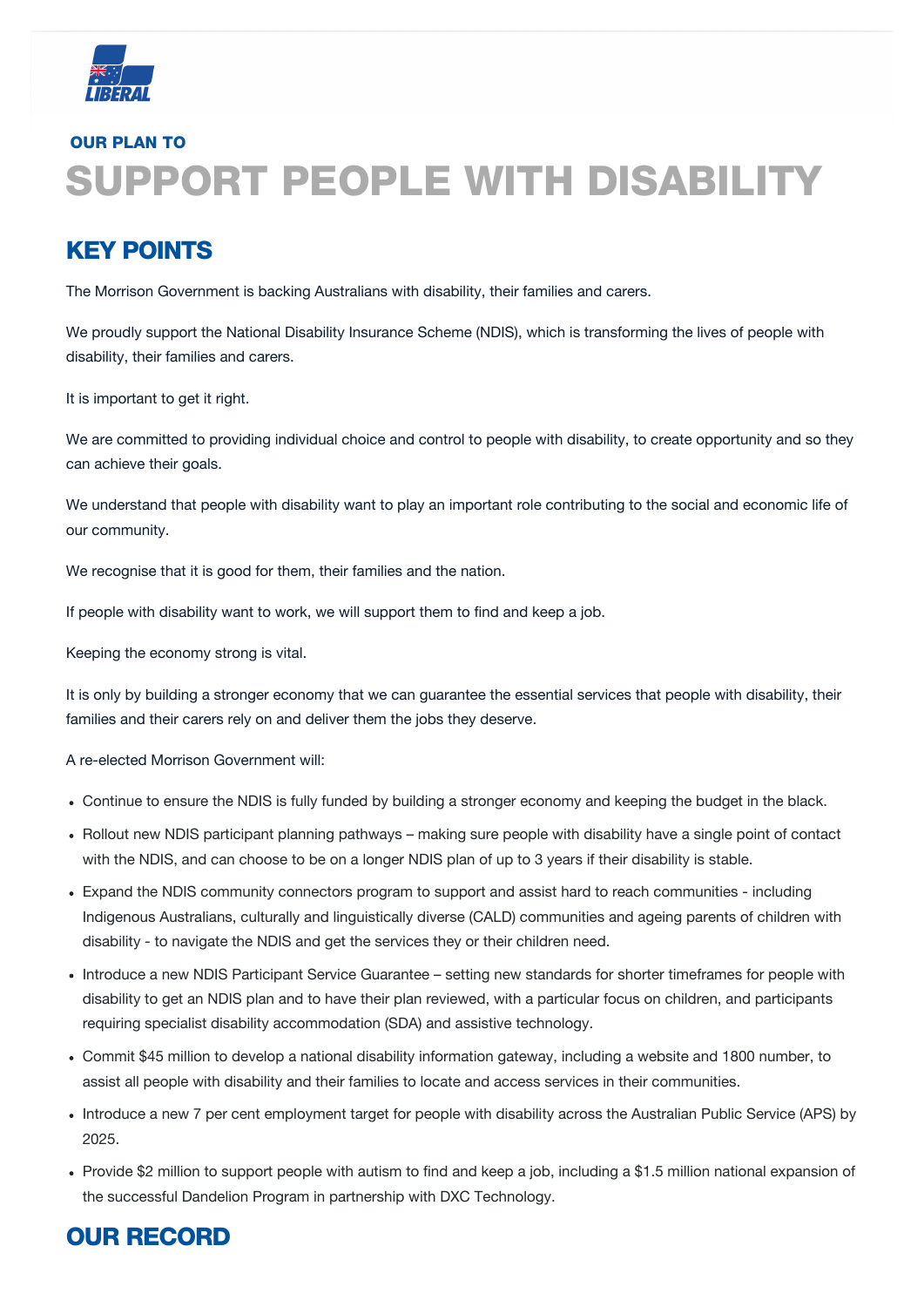The Coalition has implemented significant reforms to improve the lives of people with disability, their families and their carers.

- The National Disability Strategy 2010-2020 Second Implementation Plan Driving Action 2015-2018.
- The Australian Government Plan to Improve Outcomes for Aboriginal and Torres Strait Islander People with Disability.
- National Disability Strategy 2010-2020 Australian Government Action Plan.

### WE ARE IMPLEMENTING THE NATIONAL DISABILITY STRATEGY

Since 2013, the Liberal National Government, in partnership with the states and territories, has released:

In 2017, also under the second implementation plan, we released the Australian Government Action Plan and the Australian Government Plan to Improve Outcomes for Aboriginal and Torres Strait Islander People with Disability (the Indigenous plan).

To support the Indigenous plan, our Government announced funding of \$3 million for two targeted projects: a research to support Aboriginal and Torres Strait Islander prisoners and ex-prisoners with disability and a trial on integrated health and education approaches to support students with disability in remote communities.

We have also announced \$10.5 million to fund initiatives to help build inclusive communities in the final two years of the current strategy and build the foundation for delivery of a new strategy for beyond 2020.

Consultation on a new strategy for beyond 2020 has now commenced.

### WE ARE ROLLING OUT THE NDIS AND MAKING IT THE BEST IT CAN BE

The NDIS is rolling out in accordance with the agreements signed between the Commonwealth and the States and Territories - area by area, group by group.

The NDIS has grown by more than 900 per cent in less than three years – from about 30,000 participants in 2016 to almost 280,000 today. More than 85,000 – or almost one in three – are receiving support for the very first time.

The provider market has massively expanded, from around 3,500 to more than 20,200 service providers – an increase of almost 580 per cent over the same period.

NDIS budget funding is growing strongly – from \$13.3 billion in 2018-19 to almost \$18 billion in 2019-20 and more than \$22 billion in 2020-21.

We continue to roll out improvements to better support NDIS participants, their families and carers.

For example, we are implementing a new participant planning pathway, with face-to-face planning (where this is the participant's preference), a single point of contact, easier to read plans and improved training for NDIS staff.

We are actively promoting longer term plans of up to 3 years for people with disability whose circumstances are stable – reducing red tape for participants and providers who will no longer need to get a plan every 12 months.

The length of a plan will be determined in consultation with the participant, who will still be able to request a plan review at any time if their circumstances change.

We are rolling out a new psychosocial disabilities stream, with specialised planners and closer linkages with mental health services, and we are providing better planning and pricing for NDIS participants with complex support needs. These improvements will lead to a better NDIS experience and improved long term outcomes for NDIS participants.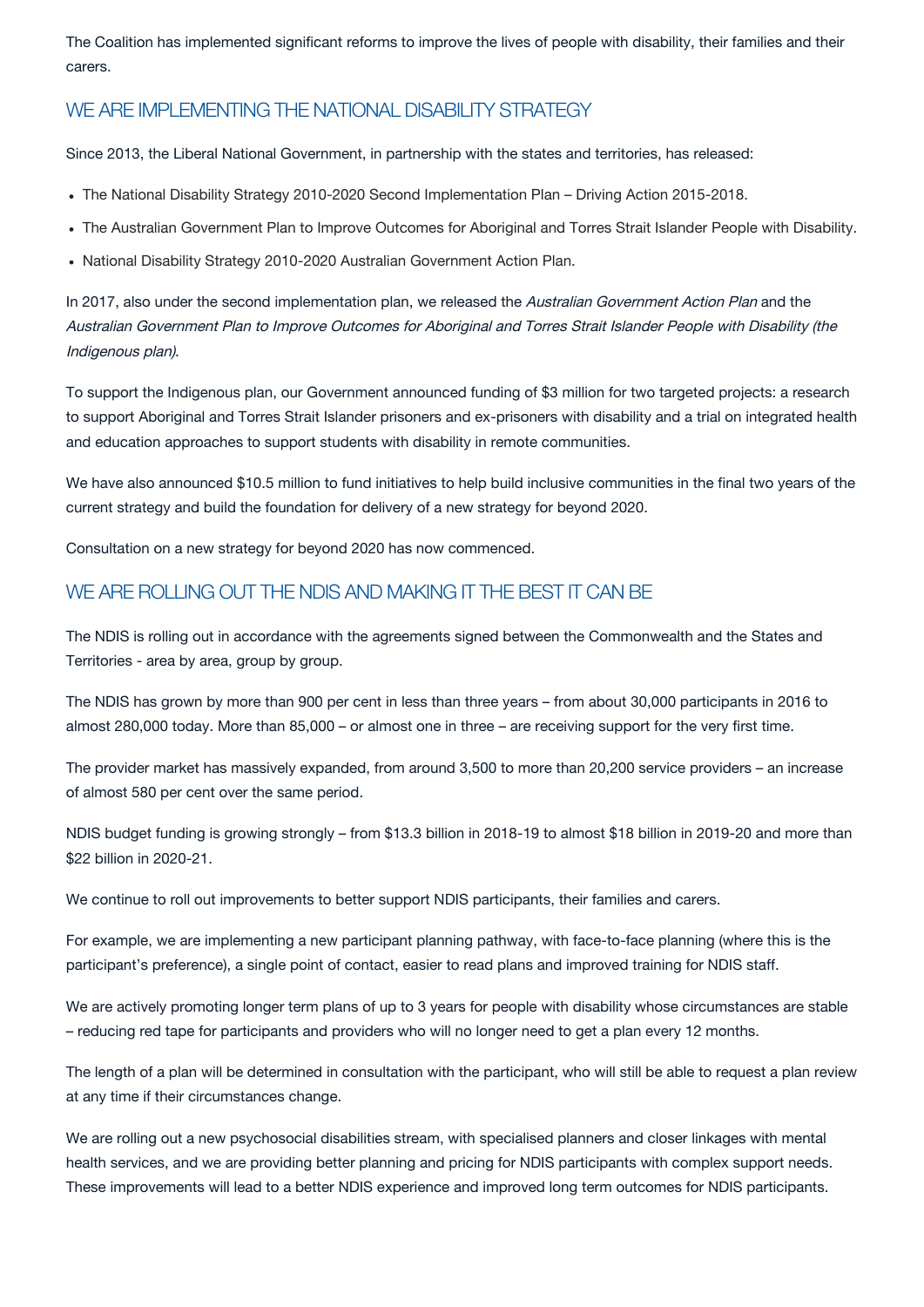We are beginning to see the development of a vibrant and diverse market for Specialist Disability Accommodation (SDA), helping more Australians with disability to live better lives - with more independence, more privacy and more engagement with the broader community.

There are now 12,350 NDIS participants with SDA in their plan – a 13 per cent increase in the 12 months since December 31 2018 – and the number of registered SDA providers has increased from 802 to 892.

Our significant reforms to SDA will simplify processes for people with disabilities and encourage greater investment in SDA for an estimated 28,000 participants when the NDIS is fully rolled out.

- replacement for standard AT items will be quickly assessed without needing a full re-assessment, and will only require one quote for items valued between \$1,500 and \$15,000;
- From April 2019, we have started a pilot of a new approach to improve the quality and timeliness of assessment for participants requiring complex and non-standard AT; and
- In June 2019, we will introduce changes making it easier for participants to access refurbished or pre-used AT.

As a result of our reforms, participants, their carers or families will be able to go into the market and find or commission a home that suits their individual needs.

We are providing greater pricing certainty to SDA investors, and will allow properties under construction to be precertified so that investors have more certainty that their property will meet SDA design standards upon completion.

All of these SDA reforms are being supported by a dedicated planning team in the National Disability Insurance Agency (NDIA) and the establishment of an SDA industry reference group to provide input on SDA policy and price settings.

We are making it easier and quicker for NDIS participants to access assistive technologies (AT), such as wheelchairs, magnifying devices or vehicle and home modifications, including:

These changes build on earlier improvements to AT processes. Since May 2018, low cost, low risk AT under \$1,500 could be purchased without further assessment, quotes or approvals once approved as reasonable and necessary in a participant's plan. This benefited an estimated 45 per cent of participants requiring AT. Since December 2018, no more than two quotes have been required for AT costing greater than \$1,500.

# WE HAVE COMMITTED TO A NATIONAL ACTION PLAN TO REDUCE THE NUMBER OF YOUNGER PEOPLE LIVING IN RESIDENTIAL AGED CARE

Our reforms to the NDIS have allowed us to commit to a national action plan to get younger people out of residential aged care. Under our plan we will:

- Support those already living in aged care aged under 45 to find alternative, age-appropriate housing and supports by 2022, if this is their goal.
- Supporting those already living in aged care aged under 65 to find alternative, age-appropriate housing and supports by 2025, if this is their goal.
- Halve the number of younger people aged under 65 years entering aged care by 2025.

While appropriate attention will be given to the small number of younger people aged under 45, this will not preclude or prevent our plan from immediately benefitting all people aged under 65 currently living in residential aged care.

We will continue to work beyond 2025 to minimise to the fullest extent possible the number of younger people aged under 65 years entering and living in aged care.

PROVIDING FOR SAFE AND QUALITY SERVICES FOR NDIS PARTICIPANTS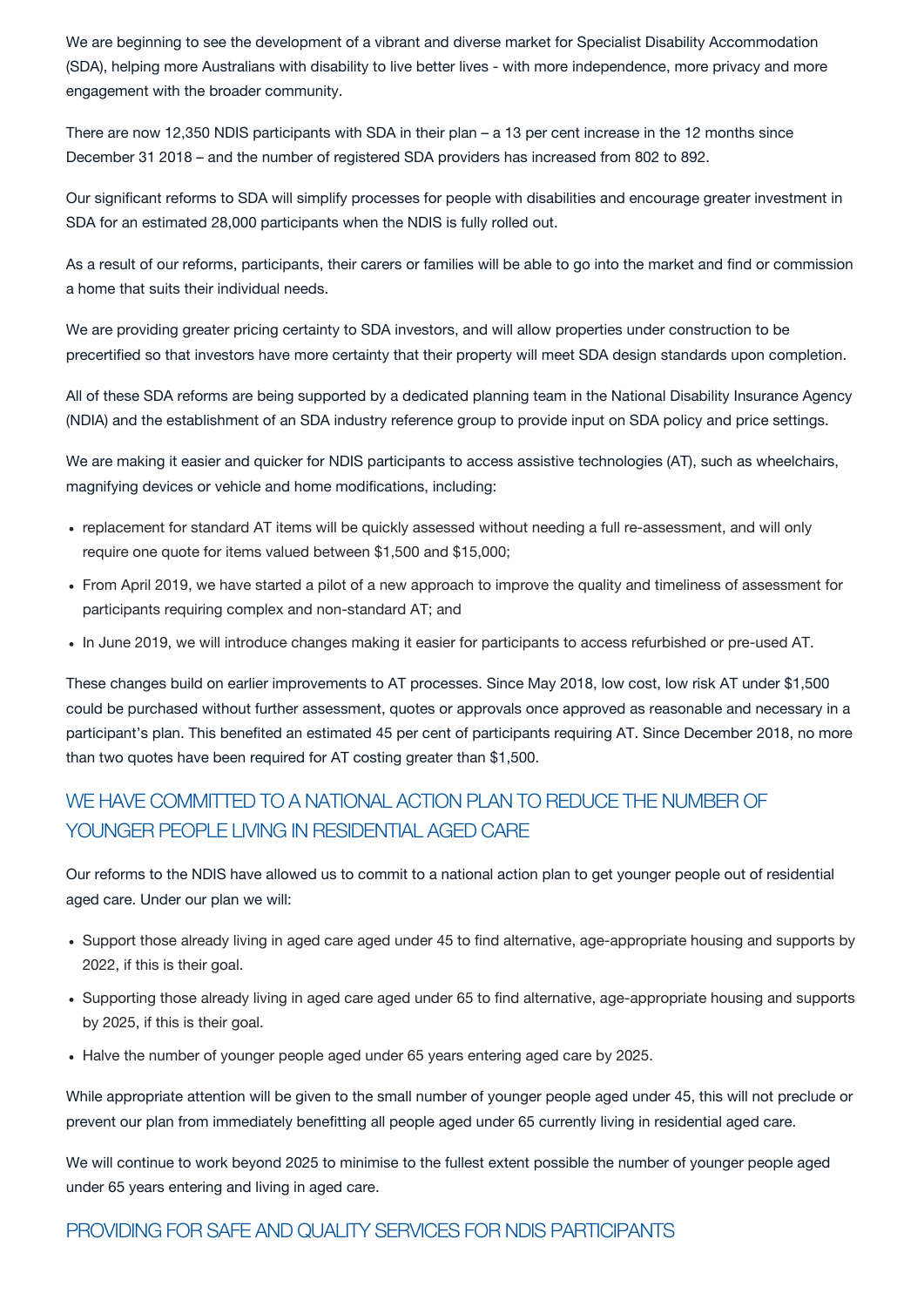The Morrison Government believes all forms of violence, abuse, neglect and exploitation of people with disability are abhorrent and have no place in society.

We committed \$209 million to establish the NDIS Quality and Safeguards Commission from 1 July 2018. The NDIS Commission is already up and running in NSW and South Australia, with operations to begin in all other states from July 2019 (except Western Australia, to start in July 2020).

The NDIS Commission is an independent statutory body with strong investigation and regulatory powers. It can take tough action including banning orders and substantial civil penalties on both providers and workers.

The NDIS Commission is responsible for registering providers, handling complaints, receiving and managing incident notifications, setting quality standards and enforcing a Code of Conduct for NDIS providers and workers.

In partnership with the states and territories, the NDIS Commission will also provide clinical leadership in behaviour support and promote the reduction and elimination of restrictive practices.

It will host a \$13.6 million national database of NDIS worker screening clearances from 1 July 2019 – which will provide a way to check that people who are working, or seek to work, in the NDIS do not pose an unacceptable risk of harm to people with disability.

The NDIS Commission is already doing its job, with more than 600 complaints handled in the first six months of operation.

We have also established a Royal Commission into Violence, Abuse, Neglect and Exploitation of People with Disability – with funding of \$527.9 million over five years.

# WE ARE TAKING ACTION TO IMPROVE EMPLOYMENT OUTCOMES FOR PEOPLE WITH **DISABILITY**

This funding includes more than \$100 million to support people with disability participate in the inquiry through the provision of advocacy and counselling support.

What we learn from the Royal Commission will help to inform governments, institutions and the wider community on how to protect people with disability.

#### WE ARE GROWING THE MARKET FOR DISABILITY SERVICES AND JOBS

The Morrison Government is investing to ensure that NDIS participants have access to the services they need.

We have released the Growing the NDIS Market and Workforce Strategy to support the creation of an additional 90,000 full-time jobs under the NDIS in the next 5 years.

We are providing \$45.6 million through the NDIS Jobs and Market Fund to support the growth, capacity and capability of the NDIS provider market and workforce so that it can meet the needs of NDIS participants.

We have established the \$33 million Boosting the Local Care Workforce Program and launched the NDIS Demand Map

to provide local post code level data to assist NDIS providers with their business planning. Tailored business advice (up to \$20,000) to help providers transition to the NDIS is also available.

We have announced an \$850 million injection per year into the NDIS market from 2019-20. New prices include a minimum increase of almost \$11 per hour for therapists and up to a 15.4 percent price increase to the base limit for attendant care and community participation.

By encouraging an increase in services, this will mean NDIS participants can better access the quality and innovative supports that meet their individual needs.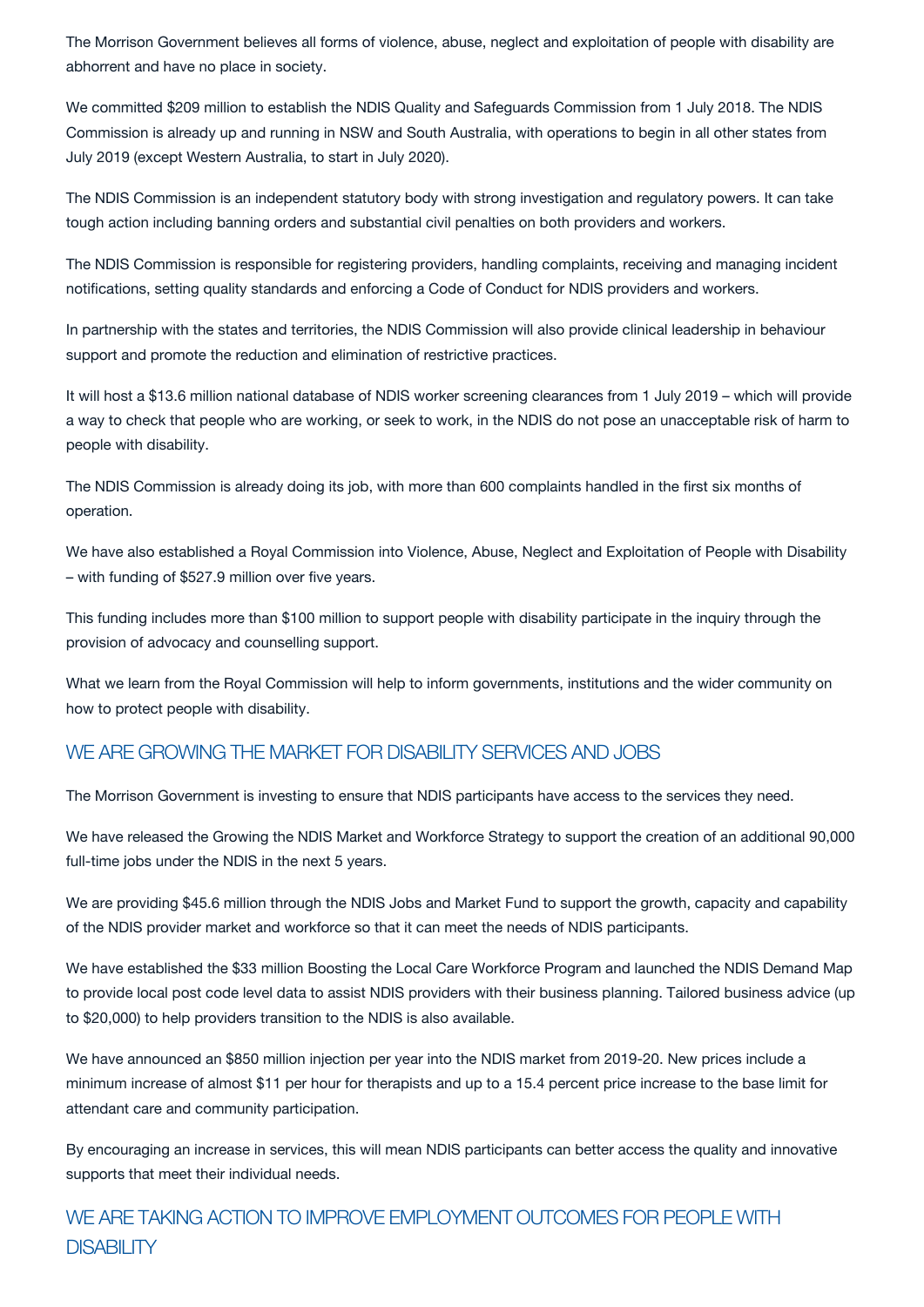Despite their enthusiasm, commitment and good reputation as employees, people with disability too often find it hard to get into the workforce.

About 14 per cent of working age people in Australia have a disability but people with disability comprise only nine per cent of the workforce.

Only 53 per cent of Australians with disability are participating in work compared with 83 per cent of Australians without disability.

The Morrison Government is committed to helping people with disability who have the desire and capacity to work, to find and keep a job.

Our significant reforms to Disability Employment Services (DES) on 1 July 2018 have seen a 27 per cent increase in the number of people with disability voluntarily participating in the DES program.

We are backing the Taskforce with a \$19.9 million grant round for projects that boost economic participation for people with disability.

Our reforms also provide people with disability with greater choice and control over who they receive support from, enabling them to choose someone who best meets their needs. So far, over 9,800 participants have taken this opportunity, no questions asked.

Because of these reforms, we are also seeing greater employment outcomes – 82 per cent of successful job placements are lasting at least 13 weeks, an increase of 24 per cent over previous arrangements.

In November 2018, the Morrison Government also established the NDIS Participant Employment Taskforce, charging it with overcoming barriers to employment for NDIS participants and developing an NDIS Employment Strategy by July 2019.

The Morrison Government has already provided \$300,000 for the Impact21 pilot program, delivered by not-for-profit e.motion21. The pilot aims to educate and employ young adults with Down syndrome.

The pilot includes a one-year work readiness program, including partnership with a national employer and a sevenweek work placement program.

We are also encouraging employers to hire people with disability through the 'Employ their Ability' campaign. The campaign aims to highlight the benefits of employing people with disability and ensure employers are aware of the government support and programs available to help them.

As part of the 'Employ their Ability' campaign, we have also released the Employer Toolkit, an online resource to guide employers through the entire process of employing people with disability.

Our plan to strengthen the Australian economy has already seen 1.3 million jobs created across the economy over the

past five years. We have a plan to keep our economy strong and create 1.25 million more jobs over the next five years.

Our NDIS Participant Employment Taskforce and grants will help ensure that people with disability will have real employment opportunities and share in the benefits of a strong and growing jobs market.

#### WE ARE SUPPORTING STUDENTS WITH DISABILITY

The Morrison Government will invest almost \$29 billion for students with disability from 2018 to 2029.

This record level of funding will grow by 5.1 per cent on average per student with disability each year. This funding is in addition to the base per student funding amount provided for all students at each school, and in addition to the funding provided by the states and territories.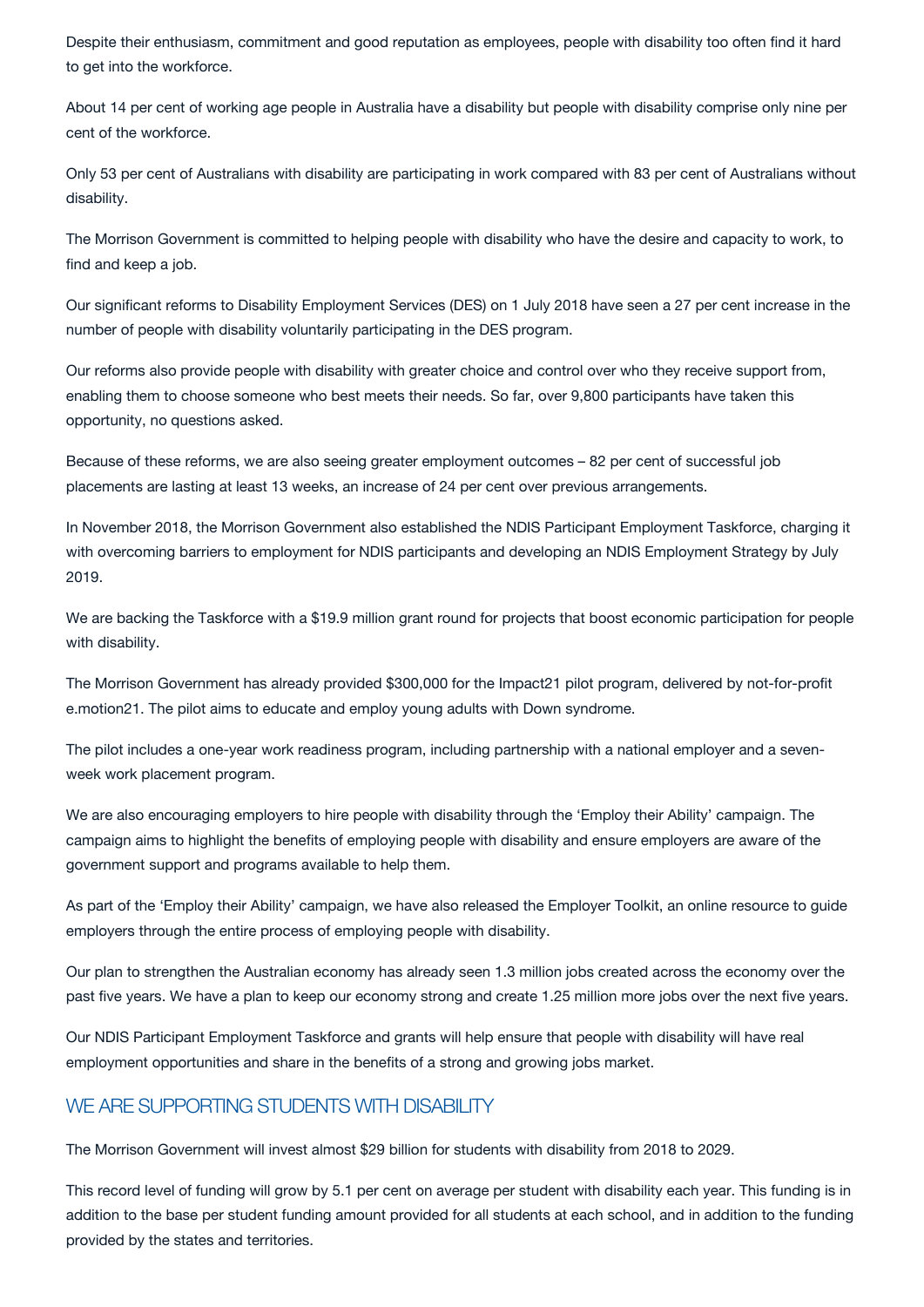Our funding also recognises the individual needs of students, and provides real needs-based funding consistently across Australia.

Under the special deals on schools funding Labor signed, funding for students with disability was inconsistent across the states and territories. Each state had a different definition of disability which meant a student with a disability could be funded in one state but not another.

Under the Coalition's reforms, the Commonwealth will provide the same level of funding for a student with a disability regardless of the state in which they live, and funding increases with the student's level of need.

## WE HAVE INVESTED IN ADVOCACY TO SUPPORT PEOPLE WITH DISABILITY

Since September 2013, the Coalition's investment in disability advocacy has grown from \$19.7 million to \$34.4 million in 2018-19, recognising the significant challenges involved for people with disability to understand and access the NDIS.

This recognises the significant challenges involved for people with disability to understand and access the NDIS.

# OUR PLAN

### ESTABLISHING A NATIONAL NDIS COMMUNITY CONNECTORS PROGRAM

A re-elected Morrison Government will complete the rollout of the NDIS.

It is estimated that more than 460,000 participants will benefit from the NDIS when it is fully rolled out in 2020.

- Continued improvements to NDIS planning processes.
- Better use of functional assessments to assist in access and planning decisions.
- Piloting new approaches to improve the quality and timeliness of assessment for participants requiring complex and non-standard assistive technology.
- Removing restrictions that currently prevent some families from living together in SDA.
- Implementing the national action plan to reduce the number of younger people entering residential aged care.

To finalise the rollout of the NDIS and ensure that hard to reach communities are engaged in the NDIS, a re-elected Morrison Government will commit \$20 million to expand the NDIS Community Connectors Program.

The program will assist rural and remote communities (including Indigenous communities), culturally and linguistically diverse (CALD) communities and ageing parents of children with disability to engage and navigate the NDIS.

NDIS Community Connectors would assist hard to reach communities engage with the NDIS and assist them in access, planning and implementation processes.

The role of Community Connectors would be to provide a community based and trusted resource, to actively connect people with disability and their families with the NDIS and NDIS providers.

Community Connectors would assist potential NDIS participants and their families to acquire the evidence required to test their eligibility for the NDIS, assist with the development of culturally appropriate plans, and help link them with providers to implement their plans.

We have also already announced \$165 million to continue to support the smooth transition of remaining clients of

#### Commonwealth programs into the NDIS or continuity of support services in 2019-20.

A re-elected Morrison Government will continue our work to deliver an NDIS that benefits people with disability, their families and their carers. This will include: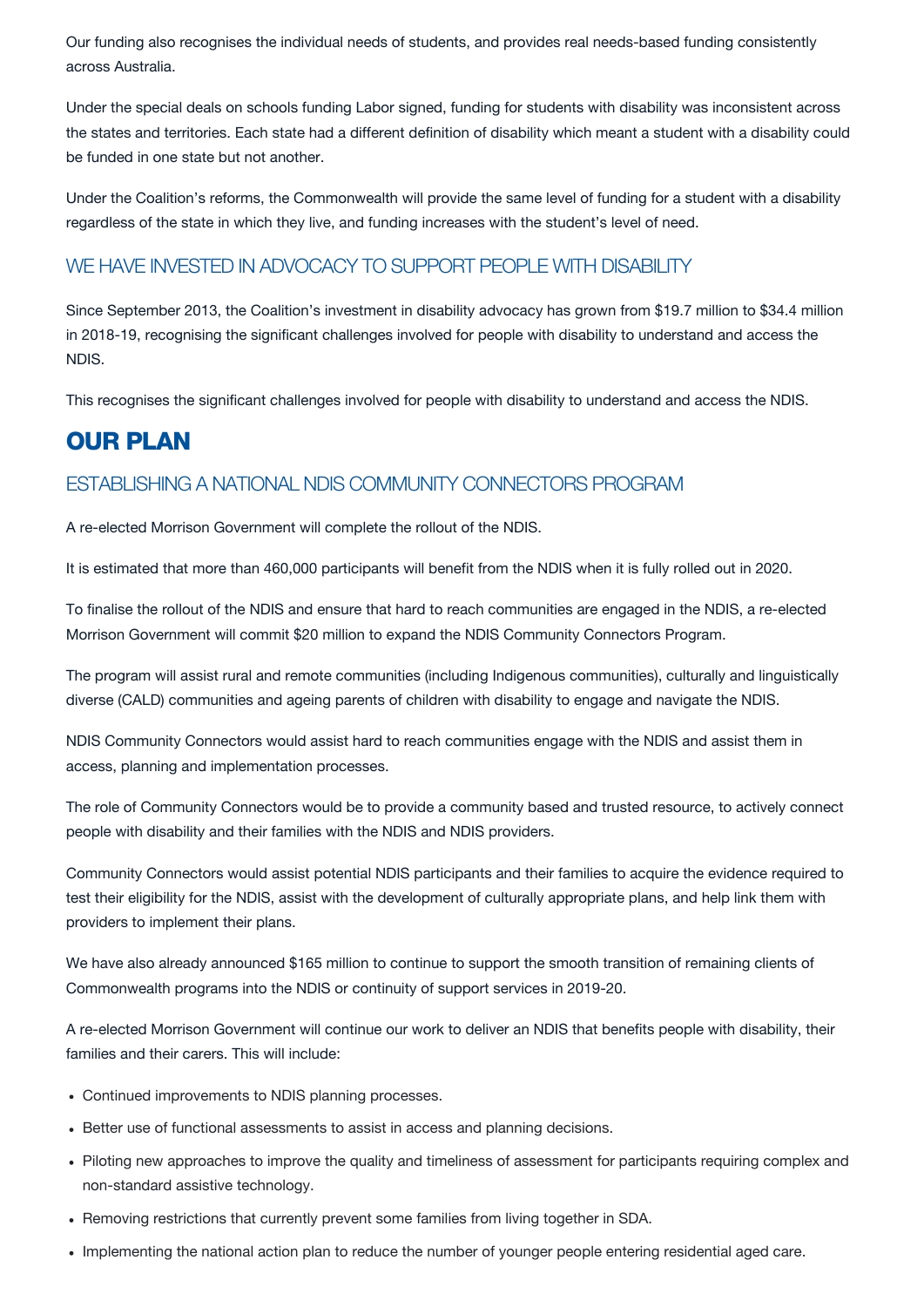- Rolling out the new \$398 million NDIS Information, Linkages and Capacity Building (ILC) strategy.
- Further enhancements to the NDIS myplace portal, website and other ICT.
- More improvements to NDIS pricing, including deregulating pricing where appropriate.

#### INTRODUCING A NEW NDIS PARTICIPANT SERVICE GUARANTEE

With the NDIS transition period nearing an end, it is now also time to set up the NDIS for future success.

A re-elected Morrison Government will therefore introduce a new NDIS Participant Service Guarantee following the practical completion of the NDIS rollout in 2020.

The new NDIS Participant Service Guarantee will set timeframes for participants to receive an access decision (that is, a decision on whether they will be covered by the NDIS); to have their NDIS plan approved; and to have their NDIS plan reviewed, should a participant request a review.

Under the NDIS Act introduced with bipartisan support in 2013, the only requirement placed on the NDIA was to make an access decision within 21 days of receiving all information required to make that decision.

While this was appropriate for the transition phase with all the complexity of rolling out the NDIS to 460,000 people - it is no longer fit for purpose for the NDIS at maturity.

These new service standards will reduce the time taken for people with disability to access the NDIS, and have their plan approved and implemented.

We recognise that the NDIS was never intended to be the only support provided to people with disability, their families or carers. There are more than 4.3 million Australians with disability, of whom 460,000 are expected to be eligible for the NDIS.

Specific service standards will be enforced for children with disability and participants requiring specialist disability accommodation and assistive technology. This will ensure that children in need of assistance will be provided with immediate support.

The introduction of the NDIS Participant Service Guarantee will commence on 1 July 2020 following a review of the NDIS Act in the second half of 2019. A key objective of this review is to streamline NDIS processes and cut red tape for participants and providers.

The NDIS Participant Service Guarantee will be developed and legislated in close consultation with people with disability, their families, carers and supporters, as well as state and territory governments.

The NDIA will be required to report against their performance under the new NDIS Participant Service Guarantee to the COAG Disability Reform Council.

The Commonwealth Ombudsman will be given additional resources of \$2 million to allow it to monitor the NDIA's performance against the Participant Service Guarantee timeframes, and to support NDIS participants pursuing complaints about time frames they have experienced.

#### ESTABLISHING A NATIONAL DISABILITY GATEWAY TO SUPPORT ALL PEOPLE WITH DISABILITY

A re-elected Morrison Government will provide \$45 million over three years to establish a national disability information gateway for people with disability, their families and their carers.

The gateway will provide people with disability and their families with a one-stop shop to access up-to-date, relevant information, support and referral to assist them in making their own choices about the services and supports they use, and the activities, in which they engage in their communities.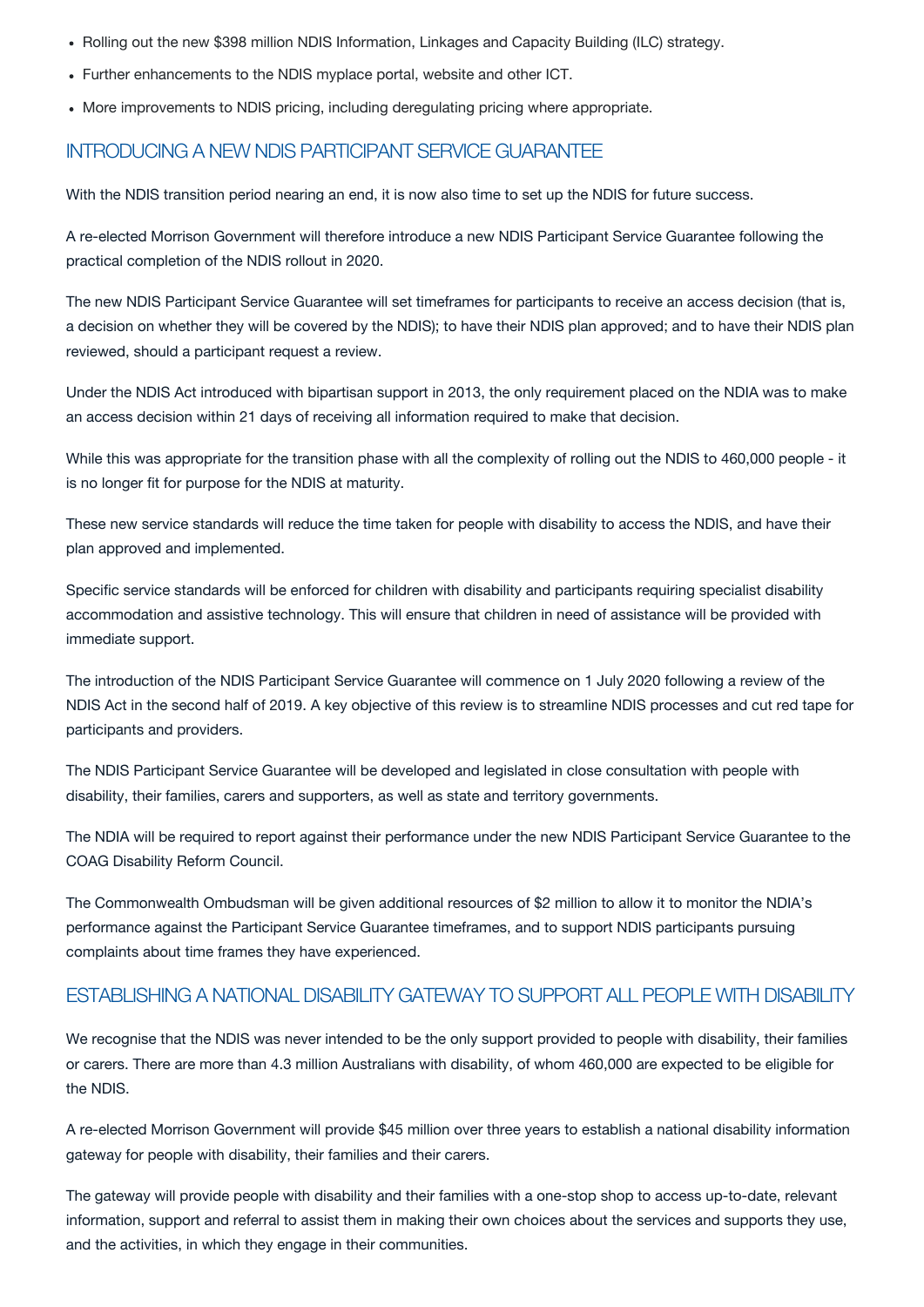The gateway will consist of a website, including a service finder similar to that available on the My Aged Care and Carer Gateway websites, and a national call centre via a dedicated 1800 number to assist people with disability and their families to locate and access services for themselves or the ones they love.

Establishing a national gateway will improve access to information and services for people with disability and their families, which is currently fragmented and difficult to navigate with services and supports spanning multiple sectors including health, housing, employment, transport and disability services.

For example, the gateway will assist people with disability to find a local advocacy services, a sporting team that meets the needs of their disability, disability related events and disability service providers.

The Gateway will utilise information and resources that will be developed as part of the NDIS Information, Linkages and Capacity Building (ILC) National Information Program.

### FURTHER ACTION TO IMPROVE EMPLOYMENT OUTCOMES FOR PEOPLE WITH DISABILITY

The Liberal and Nationals Coalition has already created 1.3 million jobs.

We have a plan to keep our economy strong and create 1.25 million more jobs over the next 5 years.

It is only through creating these jobs that people with disability will have real employment opportunities.

A re-elected Morrison Government will continue to support initiatives that boost employment for people with disability.

#### INTRODUCE A NEW DISABILITY EMPLOYMENT TARGET FOR THE APS

A re-elected Morrison Government will lead by example by introducing a new 7 per cent employment target for people with disability across the Australian Public Service (APS) by 2025.

While the APS is a major employer across Australia, there has been a consistent decline in the recorded number of people with disability in the APS workforce, from 6.6 per cent in 1986.1

When Labor was last in Government the recorded employment of people with disability in the APS declined from 3.6 per cent in 2007 to 3.2 per cent in 2013.

Under the Coalition, we have already reversed this trend with the recorded employment of people with disability in the APS increasing back to 3.7 per cent in 2018.2

The work of the National Disability Insurance Agency and Department of Social Services demonstrates the ability to increase the level of employment of people with disability across the public service.

The work of the National Disability Insurance Agency and Department of Social Services demonstrates the ability to increase the level of employment of people with disability across the public service.

While a number of initiatives are currently underway to support greater employment of people with disability in the APS, there is currently no target to drive significant cultural change.

A re-elected Morrison Government would therefore lead by example by implementing a target of 7 per cent recorded employment of people with disability across the APS by 2025.

We will task Departmental Secretaries and Agency heads with reviewing their employment policies and the target will form part of their key performance indicators.

We will also task the APS Commissioner with developing a new APS Disability Employment Strategy for 2019-2025, including a review of current recruitment and assessment processes to ensure they are not creating barriers to employment for people with disability, especially those with an intellectual disability or autism.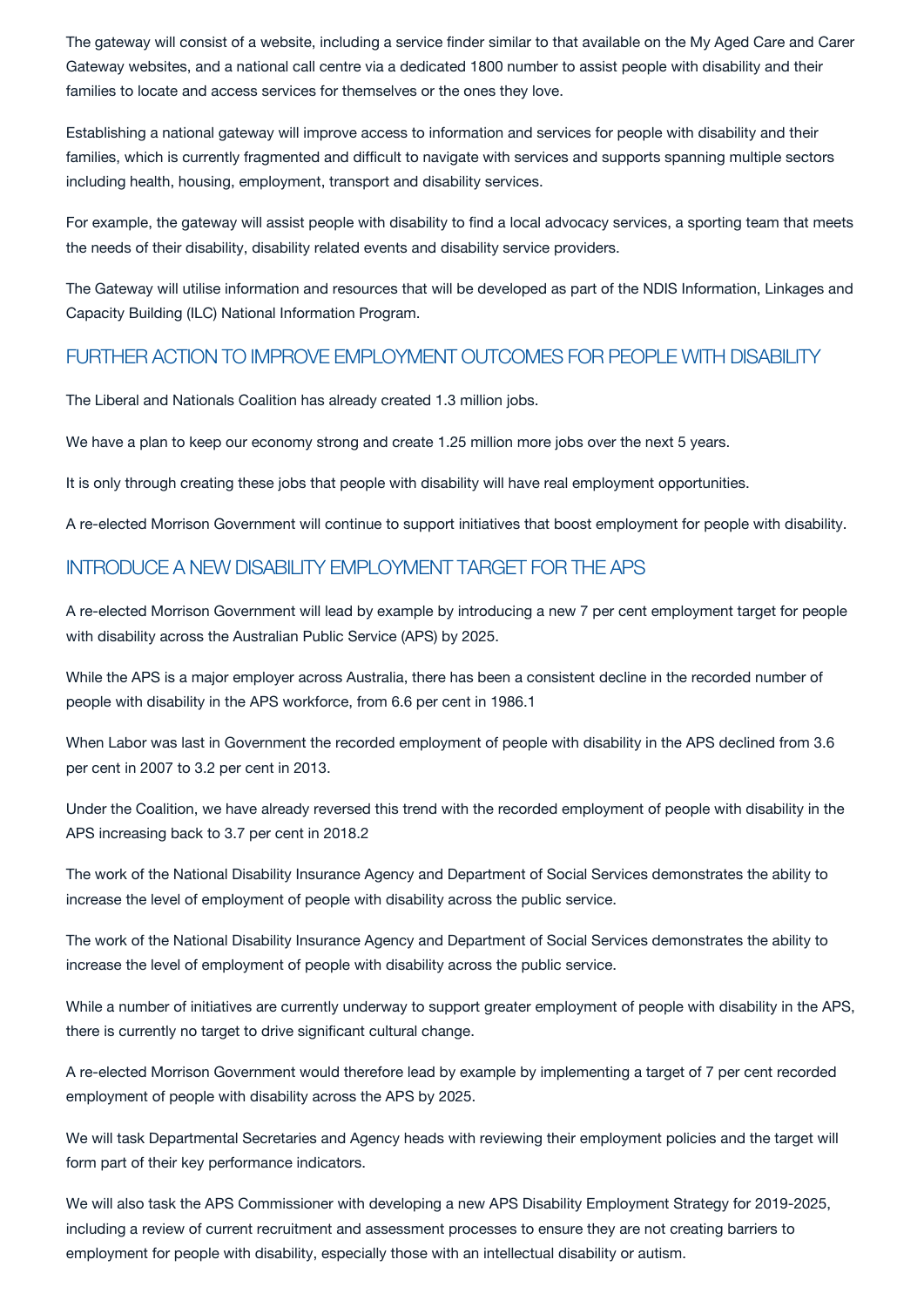A number of state and territory governments have implemented employment targets for people with disability within their public service - Victoria with a target of 6 per cent by 2020, Queensland an 8 per cent target by 2022, and NSW wanting to boost public service disability employment from 2.7 per cent to 5.6 per cent by 2027.

A re-elected Morrison Government would also call on all other state, territory and local governments to set ambitious targets for employing people with disability.

## SUPPORTING PEOPLE WITH AUTISM INTO EMPLOYMENT

A re-elected Morrison Government will provide \$2 million to support people with autism to find and keep a job, including a \$1.5 million national expansion of the successful Dandelion Program in partnership with DXC Technology.

The Morrison Government recognises that autism is the highest represented disability in the NDIS at almost 30 per cent, and a growing number of people with autism will be leaving school in the next five to ten years. These young people will need support to help their transition to the workplace.

Since 2014, DXC Technology has successfully delivered the DXC Dandelion Program, providing long term employment outcomes for approximately 100 people with autism in government and non-government workplaces. To date, the Dandelion Program has achieved a retention rate of around 92 per cent.

This collaborative partnership will leverage DXC's extensive experience in building careers for people on the autism spectrum – presenting the opportunity to extend this kind of program to the 164,000 Australians with autism.

As part of the partnership, a range of initiatives will be developed to support potential employers to integrate people with autism into the workforce and to become more disability confident and aware.

A re-elected Morrison Government will invest an additional \$500,000 for initiatives to encourage employers to become autism-confident. This will stimulate the widest possible take up of recruitment processes which are inclusive of people with autism and enable people with autism to work in an environment that accommodates their needs.

# THE CHOICE

The NDIS is one of the biggest social policy reforms in Australia's history.

It is important that we get it right.

Unfortunately, Labor's implementation of the NDIS was led more by political expediency than policy perfection.

A review of the NDIA's capabilities released in early 2014 found that "The Agency is like a plane that took off before it had been fully built and is being completed while it is in the air."

Labor has a dismal track record of implementation ambitious schemes - from home insulation schemes to its promise to 'end the double drop-off' which was disgracefully abandoned when a mere 38 of a promised 260 child care centres

If Labor wins government, it will likely do a poor job of implementing the continued roll out of the NDIS.

By building a strong economy and getting the budget back into balance, we have been able to fill the multibillion dollar funding gap left by the previous Labor Government without increasing taxes.